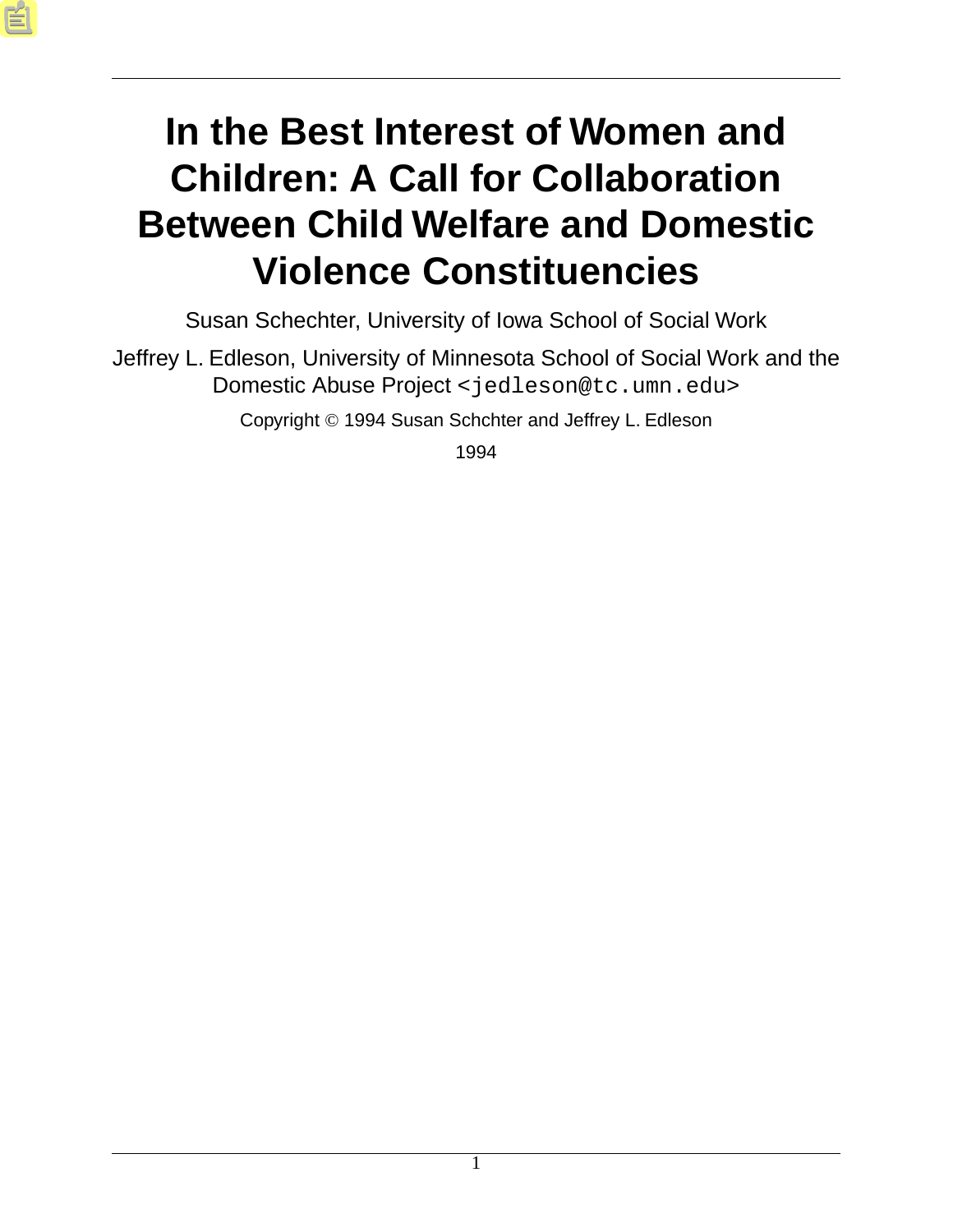## **Table of Contents**

### <span id="page-1-0"></span>**Author's Notes**

<span id="page-1-1"></span>Briefing paper prepared for the conference Domestic Violence and Child Welfare: Integrating Policy and Practice for Families sponsored by The University of Iowa School of Social Work and The Johnson Foundation with support from The Ford Foundation, Wingspread, Racine, Wisconsin, June 8-10, 1994.

### **Introduction**

Twice in the last 30 years social reform movements have called public attention to the problem of family violence and initiated a panoply of legislative and public policy changes. Even though programs for the prevention of cruelty to children have existed for over 100 years (see [Gordon, 1988](#page-11-0) ), it was not until the 1960s when Dr. Henry Kempe "rediscovered" the battered child that a new wave of public concern took hold (Helfer & Kempe, 1968). On the heels of his work came legislation in every state to mandate the reporting of abuse and neglect and the protection of children. Fifteen years later, the resurgent women's movement uncovered yet another hidden form of abuse: wife beating (see [Schechter, 1982](#page-13-0) ).

This briefing paper is about the overlap between movements to protect children and those advocating the end to violence against women. It is about the sometimes tense relationship between child welfare workers and battered women's advocates. More importantly, however, it is about the great potential for collaboration between child welfare and battered women's services.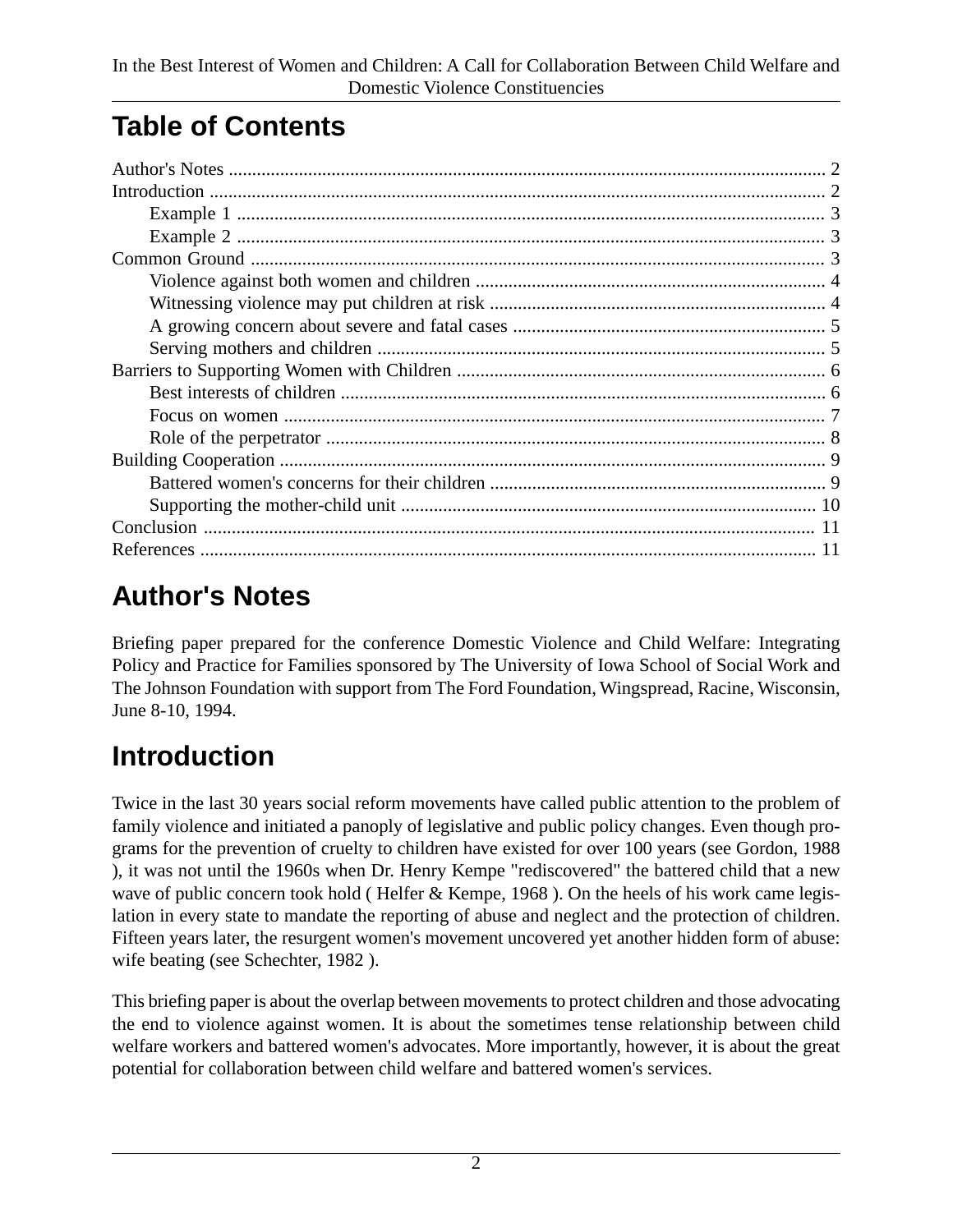To illustrate the overlap, our best starting point is with the families we often serve. The experiences of the two families below highlight the opportunities for cooperation---and the potential for tension- --between programs seeking to end violence against women and children.

### <span id="page-2-0"></span>**Example 1**

A woman left her extremely violent husband three years ago. She went to a shelter with her children where they received extensive support. They all seemed to do well and she successfully set up a new life for her family apart from her abusive husband. Now, three years later, her 13 year old daughter is repeatedly running away from home. After the daughter became involved with the child protection agency and the court, a family preservation agency was also called in to see if it could prevent the placement of the girl in foster care. As the family preservation worker gained the daughter's trust, she found out that the girl's 14 year old brother was assaulting her. He was also physically attacking his mother and making repeated threats against her, similar to those his father had made. The mother had called the shelter, the local mental health center, and the local hospital requesting help for her violent son. Each agency gave her different advice, but none had any services for him. Since his parent's separation, the boy's performance in school and his social life have fallen apart. The daughter is extremely depressed. No one in the family feels safe. None of the agencies in the community seem to know what to do.

### <span id="page-2-1"></span>**Example 2**

Asked to evaluate a family whose children were in foster care and to make custody recommendations to the court, the Family Development Clinic at Children's Hospital in Boston interviewed a mother who treated her children well. The children, in turn, were deeply attached to her. The problem, according to the agencies involved, was that this woman returned repeatedly to a man who beat her and sometimes assaulted the children. Because of the potential danger to the children, the hospital staff felt it impossible to recommend that the children be returned to their parents. With the unsettling feeling that they were punishing a non-abusive mother for a violent father's behavior, the staff prepared its findings for the court. Their report, however, was largely unnecessary. On the day of the custody review, the mother failed to appear in court. Beaten by her husband on the night before the hearing, she was in the hospital. Months later their parental rights were terminated. This case created an upsetting tension between the hospital staff and its domestic violence advocates. "Was it in the best interest of these children to offer so little to their mother? Would the case have had a better outcome if the mother had adequate help?" the advocates asked. Thinking beyond this case, the hospital staff began to reconsider the questions posed to them by the domestic violence advocates and wondered, "Can we really help or protect children if we ignore the abuse of their mothers?"

# <span id="page-2-2"></span>**Common Ground**

These two examples suggest a great deal of overlap between the populations served by child welfare agencies and battered women's programs. Several other facts also highlight the link:

1. research suggests that domestic violence and child abuse frequently occur in the same family;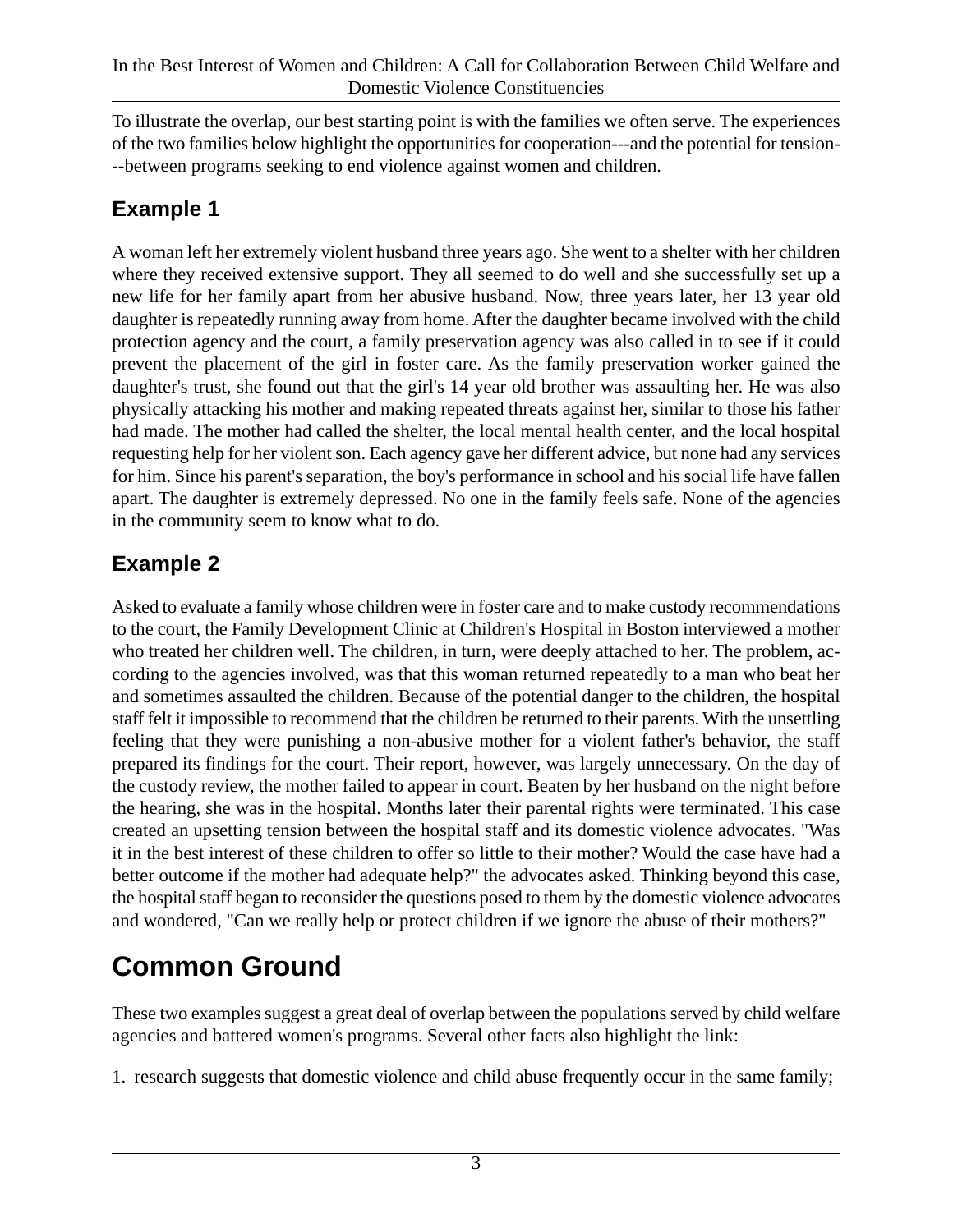- 2. children who witness violence by their fathers may be at risk of developing a variety of problems;
- 3. men who are perpetrating some of the most dangerous abuse against children are also assaulting women; and
- 4. child welfare and domestic violence programs serve an overlapping population of women and children.

#### <span id="page-3-0"></span>**Violence against both women and children**

Many studies reveal that men who batter their female partners also abuse their children. Reviewing 200 substantiated child abuse reports, the Massachusetts Department of Social Services found that 30% of the case records mentioned adult domestic violence ( [Herskowitz & Seck, 1990](#page-12-1) ). Completed before Massachusetts child protective workers were required to ask about domestic violence, the study's findings are likely a substantial underestimate of the actual incidence.

In a national survey of over 6,000 American families ( [Straus & Gelles, 1990](#page-13-1) ), the researchers found that 50% of the men who frequently assaulted their wives also frequently abused their children. They also found that "the rate of child abuse by those [mothers] who have been beaten is at least double that of mothers whose husbands did not assault them" (p. 409). The findings confirmed those of several previous studies. For example, in the early 1980s Lenore Walker observed the link between domestic violence and child abuse. In interviews with 400 battered women, Walker found that 53% of the fathers and 28% of the mothers abused their children [\(1984,](#page-14-0) p. 59).

#### <span id="page-3-1"></span>**Witnessing violence may put children at risk**

It is estimated that between 3.3 million ( [Carlson, 1984](#page-11-1) ) and 10 million ( [Straus, 1991](#page-13-2) ) children in the United States are at risk of witnessing woman abuse each year. Based on the studies reviewed earlier, about half of these children may also be abused.

Studies find child witnesses to exhibit more aggressive and antisocial as well as fearful and inhibited behaviors ( [Christopherpoulos et al., 1987](#page-11-2) ; [Jaffe, et al., 1986](#page-12-2) ), and to have lower social competence ( [Wolfe et al., 1986](#page-14-1) ). Children who witnessed violence were also found to show more anxiety, aggression, depression and temperamental problems ( [Christopherpoulos, et al., 1987](#page-11-2) ; [Forsstrom-](#page-11-3)[Cohn & Rosenbaum, 1985](#page-11-3) ; [Holden & Ritchie, 1991](#page-12-3) ; [Hughes, 1988](#page-12-4) ; [Westra & Martin, 1981](#page-14-2) ), less empathy and self-esteem ( [Hinchey & Gavelek, 1982](#page-12-5) ; [Hughes, 1988](#page-12-4) ) and lower verbal, cognitive, and motor abilities ( [Westra & Martin, 1981](#page-14-2) ), than children who did not witness violence at home. There is also some support for the hypothesis that children from violent families of origin carry violent and violence-tolerant roles to their adult intimate relationships ( [Cappell & Heiner,](#page-11-4) [1990](#page-11-4) ; [Rosenbaum & O'Leary, 1981](#page-13-3) ; [Widom, 1989](#page-14-3) ).

Murray Straus ( [1991](#page-13-2) ) recently concluded that witnessing violence in one's family "has a wider variety of adverse outcomes than has heretofore been found. It seems reasonable to conclude that being a witness of violence between parents puts a child at risk of a number of serious mental health and other problems, and that this applies to children of all socioeconomic levels" (p. 5).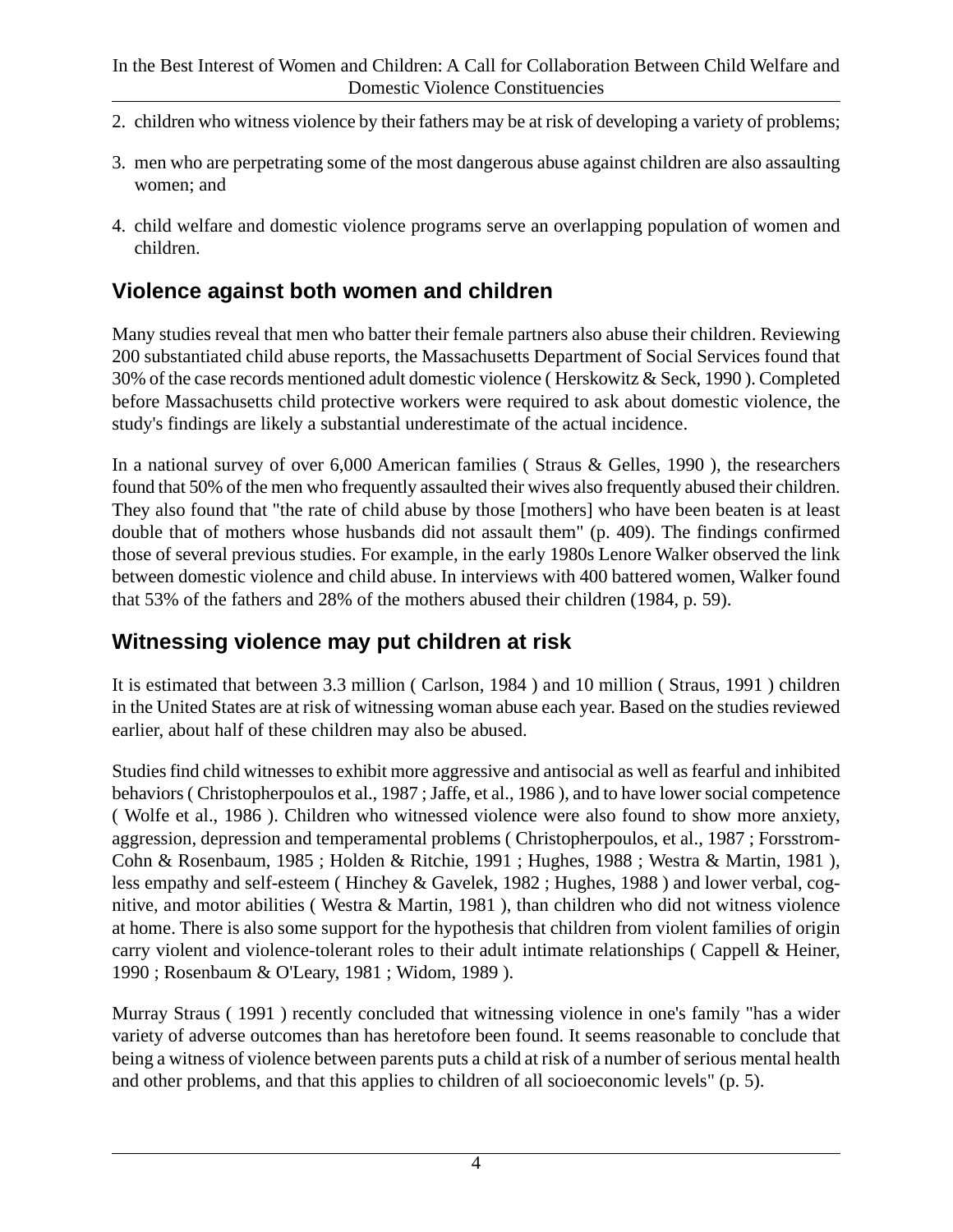Conclusions such as Straus' may be premature based on current research. A number of methodological weaknesses are evident in several of the studies reviewed above, the most serious of which involves the study samples. For example, a number of studies have not differentiated between children who witnessed abuse and those who were also abused. In addition, many studies have drawn samples primarily from children residing in shelters. Shelter residence is a time of severe family crisis and dislocation and may create more extreme findings than actually exist. Many children may also show resilience to the violence by learning to cope with it in a number of constructive ways ( [Peled, 1993](#page-13-4) ).

<span id="page-4-0"></span>Although caution is called for as we interpret the findings about the impact of domestic violence, several of the more carefully constructed studies cited above do raise serious concerns for children and suggest an urgent need for further research.

#### **A growing concern about severe and fatal cases**

Child maltreatment studies show that while the majority of perpetrators are women, just under half (44.1%) of the reported child abusers are male even though women in this country provide the overwhelming majority of care to children ( [American Humane Association, 1988](#page-10-2) ). Looking more closely at these data suggests, however, that men are the perpetrators of the most severe forms of child abuse. Pecora and his colleagues ( [1992](#page-13-5) ) have reviewed several sets of data and concluded that "most families involved in child fatalities were two-person caretaker situations where a majority of the perpetrators were the father of the child or the boyfriend of the mother" ( [Pecora et al., 1992,](#page-13-5) [p. 110](#page-13-5) ).

In a 1993 study, the Oregon Department of Human Resources reported that domestic violence was present in 41% of the families experiencing critical injuries or deaths due to child abuse and neglect. Generally these fatal and severe injuries happened to children who lived with two adult caretakers ([Oregon Department of Human Resources, 1993](#page-12-6) ). Of the 67 child fatalities in Massachusetts in 1992, 29 (43%) were in families where the mother identified herself as a victim of domestic violence. The Massachusetts Department of Social Services notes that, "in 20 of these cases, the report of domestic violence was noted in the case record with no further explanation or intervention." In half the domestic violence cases, the mother also was reported to have a substance abuse problem ( Massachusetts Department of Social Services, 1993 ). Although neither the Oregon nor the Massachusetts report explains the relationship between domestic violence and the child fatality or severe injury, both studies indicate a strong need to pay closer attention to the connection. Interviews with practitioners suggest also that the issues are linked. For example, several years ago the Massachusetts Department of Social Services tracked referrals to its high risk assessment unit for several months and found that seventy percent of these cases contained domestic violence (Lonna Davis, personal communication). Unfortunately the intake and investigatory workers had identified battering as a problem in far less than half of those referrals.

### <span id="page-4-1"></span>**Serving mothers and children**

Studies have shown that from 43% ( [Okun, 1988](#page-12-7) ) to 70.5% ( [Strube & Barbour, 1984](#page-13-6) ) of battered women eventually end their relationships with violent partners. These women and their children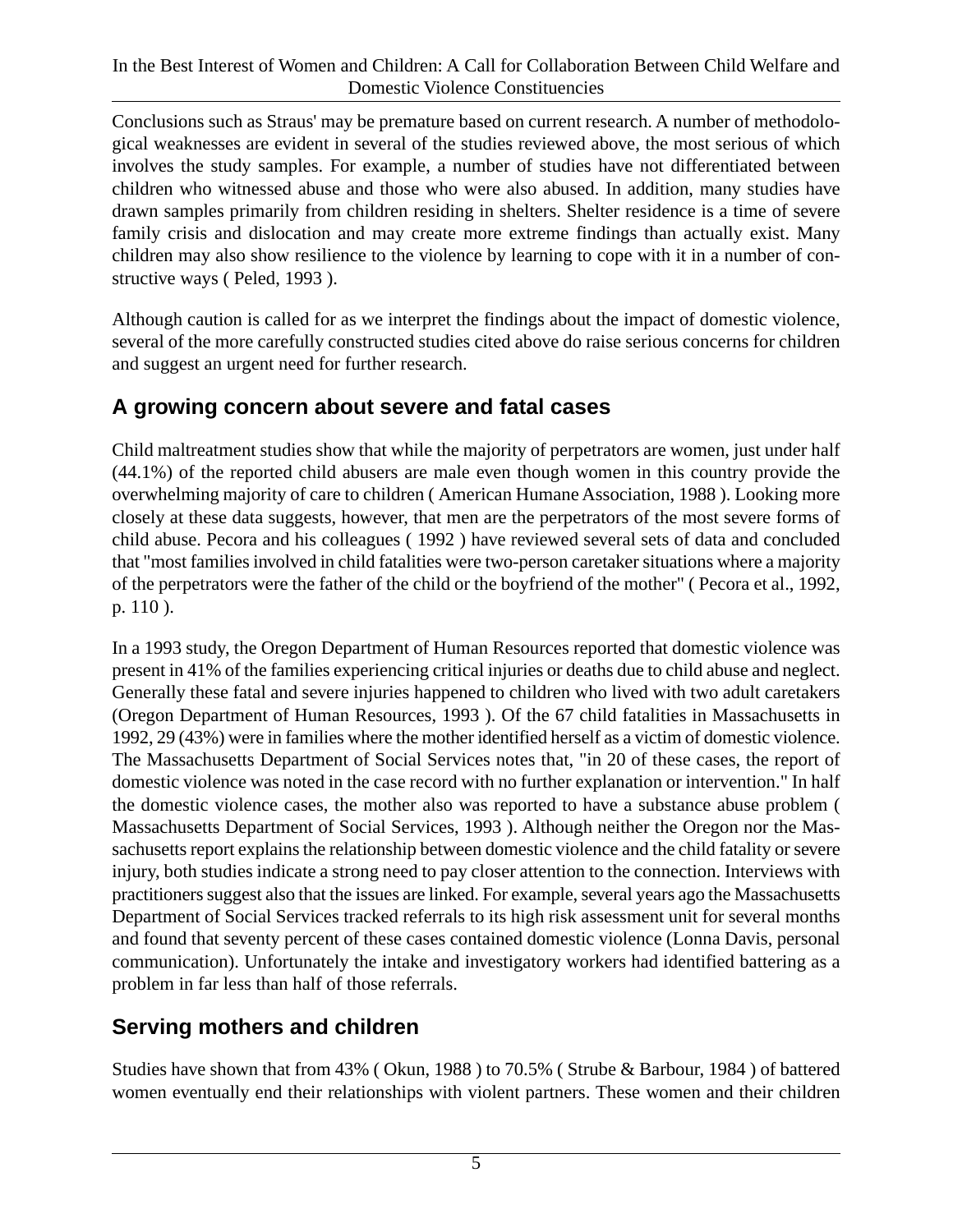often flee a residence shared by a violent husband and must reconstruct a life for their family as single parents. Moreover, many women who are abused are often single-parents assaulted by an estranged husband or an ex-boyfriend. The Minnesota police reported that almost half (47%) of battered women were victimized by an ex-spouse or friend, exceeding the percent of those married to their partner (44%) ( [Minnesota Department of Corrections, 1987](#page-12-8) ).

Many of the families receiving child protective and family preservation services are also singleparent, woman-headed households. National data show that almost a third (32.5%) of the families in contact with child protective services are single, female-headed families ( [Pecora et al., 1992](#page-13-5) ). In family preservation programs the numbers may be even higher. For example, 318 of 441 (72%) families served by Minnesota's Families First Program in 1991 were one-parent families ( [Minnesota](#page-12-9) [Department of Human Services, 1993](#page-12-9) ).

# <span id="page-5-0"></span>**Barriers to Supporting Women with Children**

These case examples, data, and research studies suggest that some of the most difficult cases both child welfare and battered women's programs confront are ones they confront in common. Some are two-parent households where the father is committing severe violence against both the mother and children, others are single-parent households living under a continued threat of violence from estranged husbands or ex-boyfriends, and still others are families in which the perpetrator is absent but where his legacy lives on in the behavior of the mother and children.

<span id="page-5-1"></span>So much common ground might lead one to expect wide agreement and cooperation between child protection, family preservation, and domestic violence services. Yet several factors appear to hamper the ability of organizations to cooperate more fully. These include the fact that the respective movements are at different historical points in their development, they abide by different philosophies, sometimes seek different outcomes, use different professional terminologies, and sometimes compete for funding and recognition. Perhaps the most important factor slowing greater cooperation is the way that the two fields think about key issues:

#### **Best interests of children**

Child welfare and protection work is commonly focused on the "best interests of children." One of the ways to determine best interest is to ascertain who can keep the child safe. In child abuse investigations, for example, workers must quickly make judgments concerning safety. From this perspective, men who batter and their victims may be equally problematic parents. If a woman is unable to protect herself, the child protective worker asks: "How will she be able to care for this child?" And even though the father may be a batterer, the worker wonders: "Is it not the responsibility of the mother to shield her children from harm?" From this position, it is easy to see why child protection workers are often more angry at abused women than they are at the men who batter them and why battered women frequently are labeled as mothers who fail to protect.

On the other side of this discussion, battered women's advocates argue that concepts like the "best interest of children" are defined too narrowly and that it is in the best interest of children to keep their mothers safe. Data from shelters and projects like AWAKE (Advocacy for Women and Kids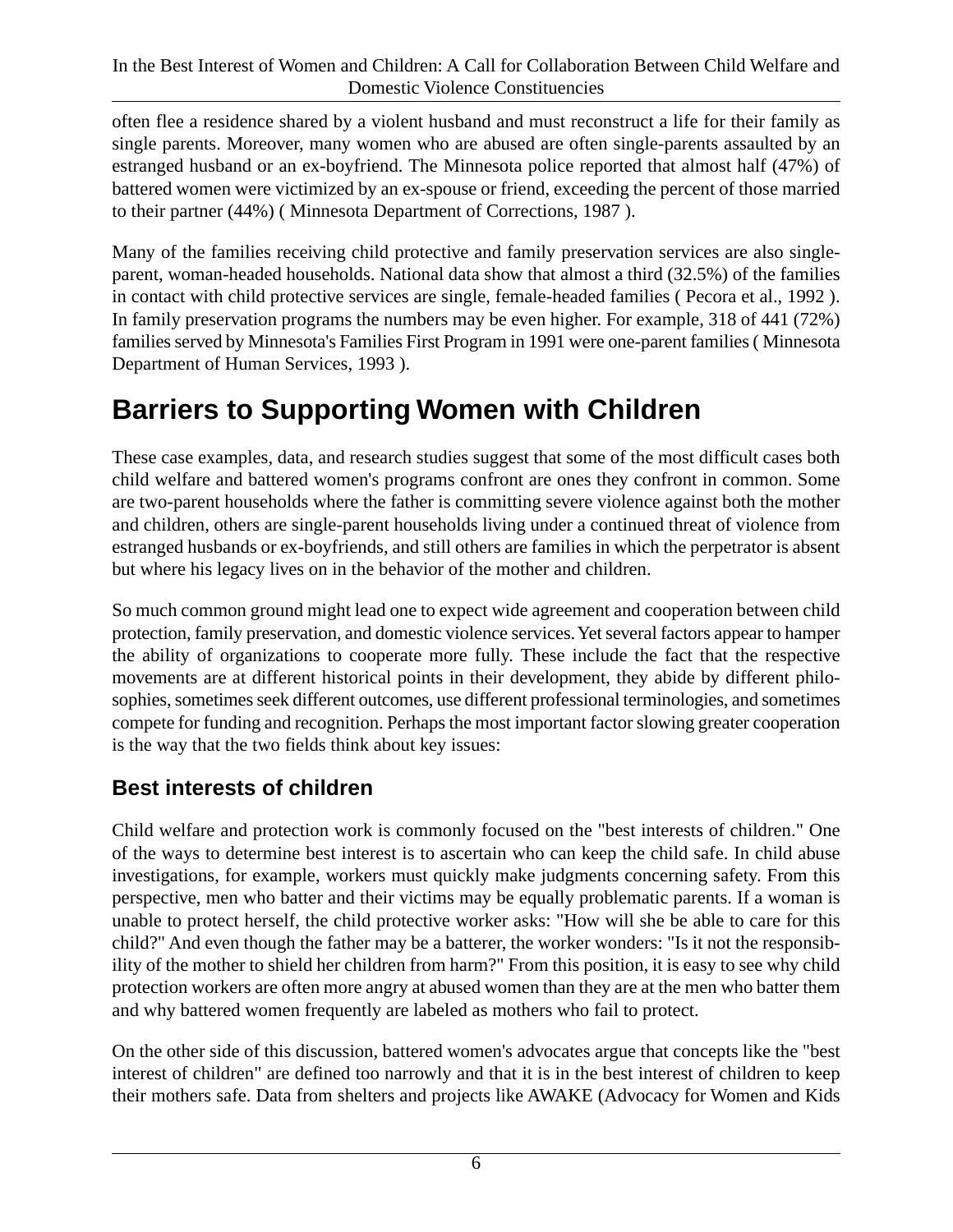#### In the Best Interest of Women and Children: A Call for Collaboration Between Child Welfare and Domestic Violence Constituencies

in Emergencies ) at Children's Hospital in Boston suggests that by protecting mothers who are battered, many abused children are also kept safe. At AWAKE, for example, the mother's advocate and the child's advocate work side by side to protect families. As a result, the AWAKE project reports that few abused children have been placed in foster care. At follow-up the overwhelming majority (80%) of battered women report that they and their children are safe ( [Schechter with Gary, 1991](#page-13-7) ). AWAKE is one model that shows how protecting women also provides protection to children.

Some child protection workers might respond that they - and their child clients - do not have the time to wait for mothers to reorganize their lives so that they can protect their children. The worker's job is to help protect children, not adults. According to interviews conducted for this report, this tension between the way many child protection workers define their mandate and the way that domestic violence advocates frame theirs remains unresolved in many communities. In fact, local and state leaders in child welfare and battered women's issues almost never explore these differing perspectives. One result is that the false but powerful assumption that the needs of women and children are in conflict is rarely challenged.

#### <span id="page-6-0"></span>**Focus on women**

The language and terms used in the movement to end violence against women often leaves out attention to children. Many shelters provide far more services to women than they do to children although, as domestic violence organizations acquire more public and private funding, resources for children's programs increase, in some programs dramatically. Ironically, most battered women's shelters now provide at least minimal programming for children, and some have extensive support, counseling and prevention efforts under way. Many of these services, however, remain invisible to the child welfare community.

Historically, the goal of battered women's organizations has been to empower their clients. As part of their mission, shelters see their role as protecting women from assaultive men and from community agencies that revictimize them. One result is that battered women's programs often offer blistering critiques of child protection agencies (CPS) in their communities. Domestic violence groups have claimed that CPS agencies often blame women for the violence that men perpetrate against children, and hold men and women to different, gender-biased standards of care for children. Some shelters have defined their mandate as protecting battered women from CPS and refused to cooperate with child welfare agencies except in the most extreme cases of child abuse.

For its part, the child protection system in many communities has accused shelter advocates of being unconcerned about children and blindly loyal to women - even to those who expose their children to serious harm. Child protection workers justly accuse shelters of ignoring or minimizing the abuse perpetrated by women and underestimating the harm to children of repeated exposure to domestic abuse.

Stereotypes between the two fields are only slowly giving way. Although domestic violence programs have created hundreds of projects for children and most of them report child abuse and cooperate with local CPS workers, shelters are still frequently defined as unconcerned about children. In turn,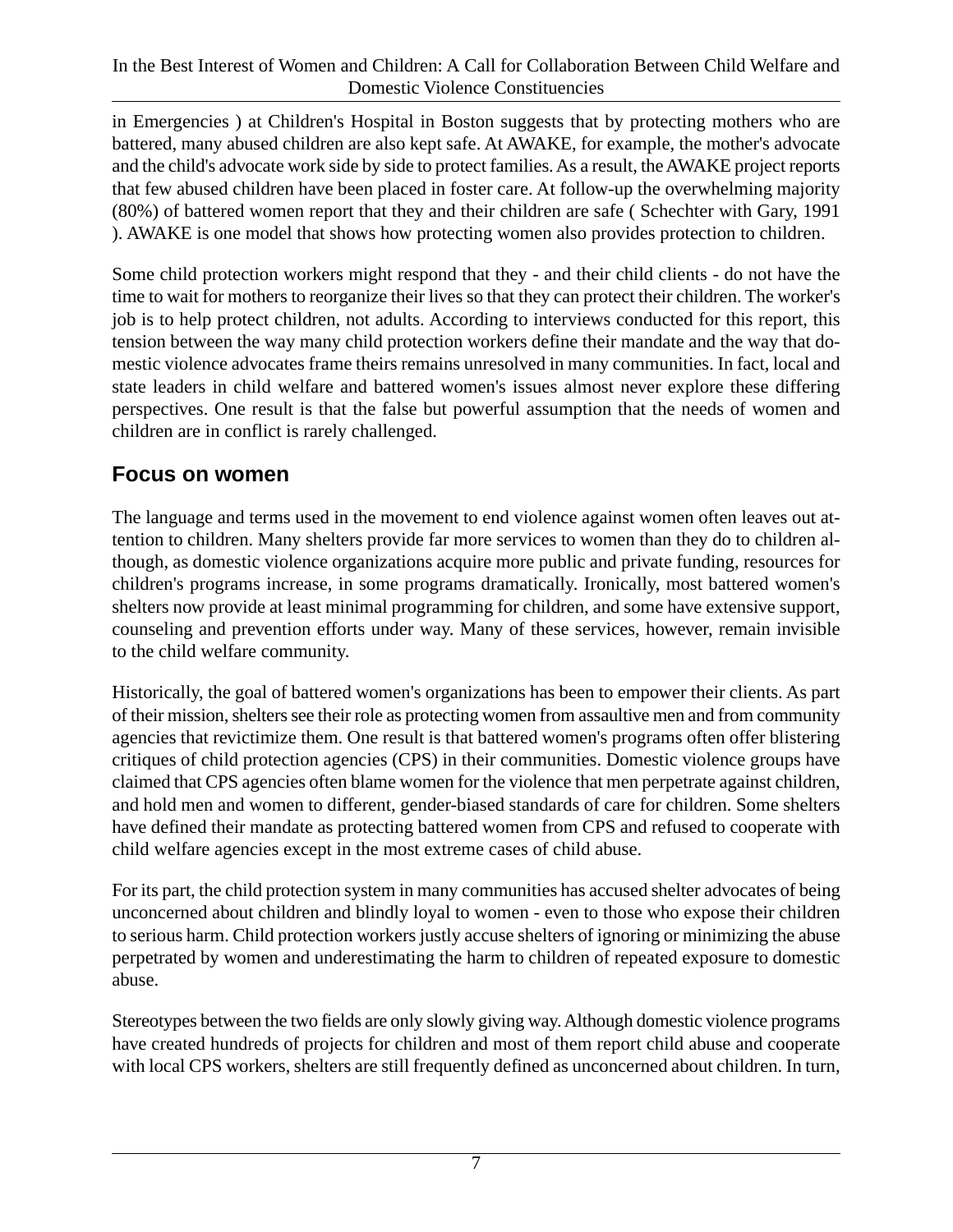many battered women's activists still believe that child welfare programs are uninterested in women, though many of these agencies now express keen interest in learning more about domestic violence.

### <span id="page-7-0"></span>**Role of the perpetrator**

Child welfare and battered women's programs often see their role vis-a-vis the male perpetrator in a very different light. Many child welfare workers view the cause of abuse as stress within the family and focus on providing additional supportive services to "shore up" the family unit so that it may function in a healthier manner. The male perpetrator, along with other family members, is included in the work to create a healthy, functioning unit. Battered women's advocates most often view the perpetrator as using violence to exert coercive power and control over other family members and frame their work as an effort to provide oppressed family members, particularly women, with greater power and more options for safety. Advocates often view separation from the perpetrator, at least until he has become nonviolent, as a desirable outcome.

Both child welfare and battered women's programs might encourage the perpetrator to seek specialized services to help him change his behavior. Studies, with follow-ups ranging from six to 18 months, have revealed a consistent finding that a large proportion of the men who complete a batterers' program, using a variety of intervention methods, stop their physically abusive behavior, at least for the months during the follow-up (see [Edleson & Tolman, 1992](#page-11-5) ; [Eisikovits & Edleson,](#page-11-6) [1989](#page-11-6) ; [Tolman & Bennett, 1990](#page-13-8) ). Reports of successful outcomes for men who complete programs range from 53% to 85%.

The apparent success of these programs is significantly tempered, however, by several factors. First, most of the studies track successful completers for a very short time, approximately six months. The only study to do a five-year follow-up found that 40% of the men who had successfully completed treatment were back in the criminal justice system for domestic assaults ( [Paymar, 1993](#page-13-9) ). Second, while many men may have ended their physically violent behavior, at least temporarily, the majority are usually reported to be continuing their use of threats against the women ( [Edleson](#page-11-5) [& Tolman, 1992](#page-11-5) ). Third, many batterers' programs experience very high non-completion rates. For example, in Edleson and Syers' ( [1990](#page-11-7) , [1991](#page-11-8) ) large experimental study, less than a third of those men who originally contacted the batterers' program and only half who started the groups eventually completed them. Feazell, Mayers, and Deschner ( [1984](#page-11-9) ) reported similar findings in a survey of 90 batterers' programs - one-third to one-half of assaultive men dropped out after the first session of the program. Similarly, Harrell ( [1991](#page-12-10) ) found that "more than a quarter of those [court] ordered to treatment did not complete it...no offenders were penalized for failure to complete the court-ordered treatment" (p. 96). These findings are especially disturbing in light of Gondolf's ( [1988](#page-11-10) ) findings that a woman is significantly more likely to return to her partner if he has entered a batterers' program.

When they are part of a coordinated criminal justice response to violence, batterers' programs may provide effective assistance to some of the men who complete them, but it is clear that most men neither go to treatment nor finish their prescribed program once there. From the perspective of battered women's advocates, the safety of women and children must depend on much more than the hope that the perpetrator will finish the program he has started.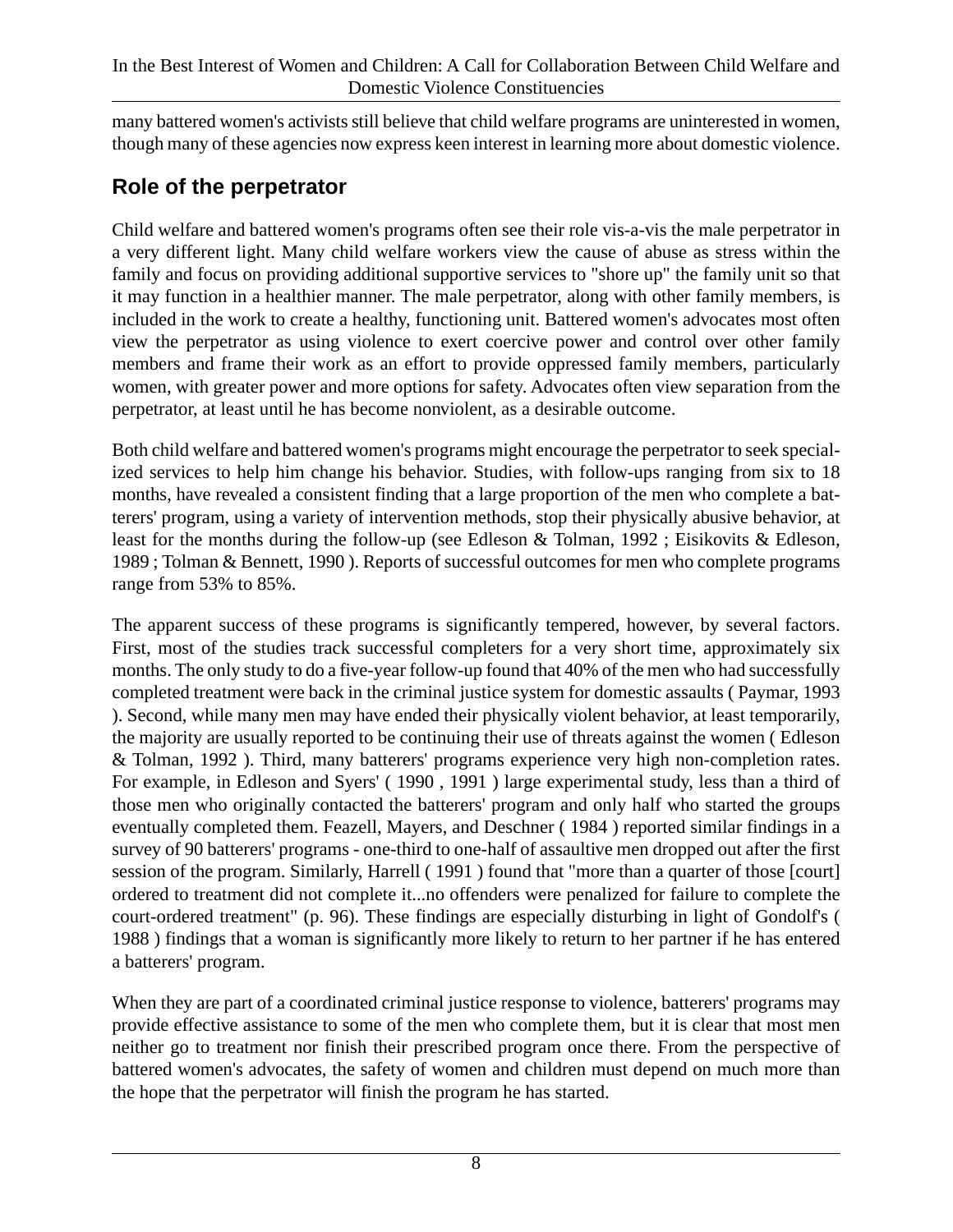Unfortunately, leaders in child welfare and in battered women's organizations have had little opportunity to discuss this key sticking point between the fields: the relative optimism of the child welfare system and the extreme pessimism of battered women's groups about work with perpetrators.

# <span id="page-8-0"></span>**Building Cooperation**

<span id="page-8-1"></span>In spite of the tensions between child welfare and battered women's programs, the commonalities seem far greater than the differences.

#### **Battered women's concerns for their children**

Unfortunately, much of the current literature focuses on the negative effects children experience as a result of witnessing violence, and ignores the concern that most abused women have for their children, a concern they share with advocates and child welfare workers alike.

While most studies show that many battered women leave their violent partners, one of the most frequently asked questions about the woman is still, "Why does she stay?" Along with this statement may come the implicit judgment that the battered woman is inadequately protecting her children. Interestingly, only a few studies have focused on the concerns battered women have for their children's safety. Yet, these few studies show that many battered women take active steps to protect their children despite the unpredictability of the violence and the effects such violence has on them.

In her study of 20 battered women, Hilton ( [1992](#page-12-11) ) found many of the women deeply concerned for their children. In fact, a majority of those she interviewed left their abusers for the children's sake. Several women left after their partners carried out life-threatening attacks and others after their children were threatened or abused. As one of Hilton's interviewees stated:

He hit me in the stomach when I was pregnant, then he threatened to beat my daughter, and you don't ever hit my kids . . . . I tried and tried before, but when it comes to my kids, no more. (p. 81)

Others have reported similar results in their interviews of battered women. For example, Henderson's ( [1990](#page-12-12) ) study of Canadian women found that battered women clearly recognized the effects of violence on their children. As one battered mother recalled:

It was no good for the kids either, I'd be so bruised and I couldn't walk around or do things. So I thought, this isn't any good. I can't be a proper mum for them. (p. 11)

Ironically, it was concerns for their children that led almost one-third of the women in Hilton's ( [1992](#page-12-11) ) study to remain with their abusive partners. Women stayed, despite the violence, in order to ensure necessary financial support for their children or because of threats by their violent partners to harm the children and wage lengthy custody battles if they did leave.

In a study of battered women's decisions to leave their violent partners, Syers-McNairy ( [1990](#page-13-10) ) found that women go through a process of re-evaluation before leaving their abusive partners. Over half of the women she interviewed cited concern for their children as the major factor that led to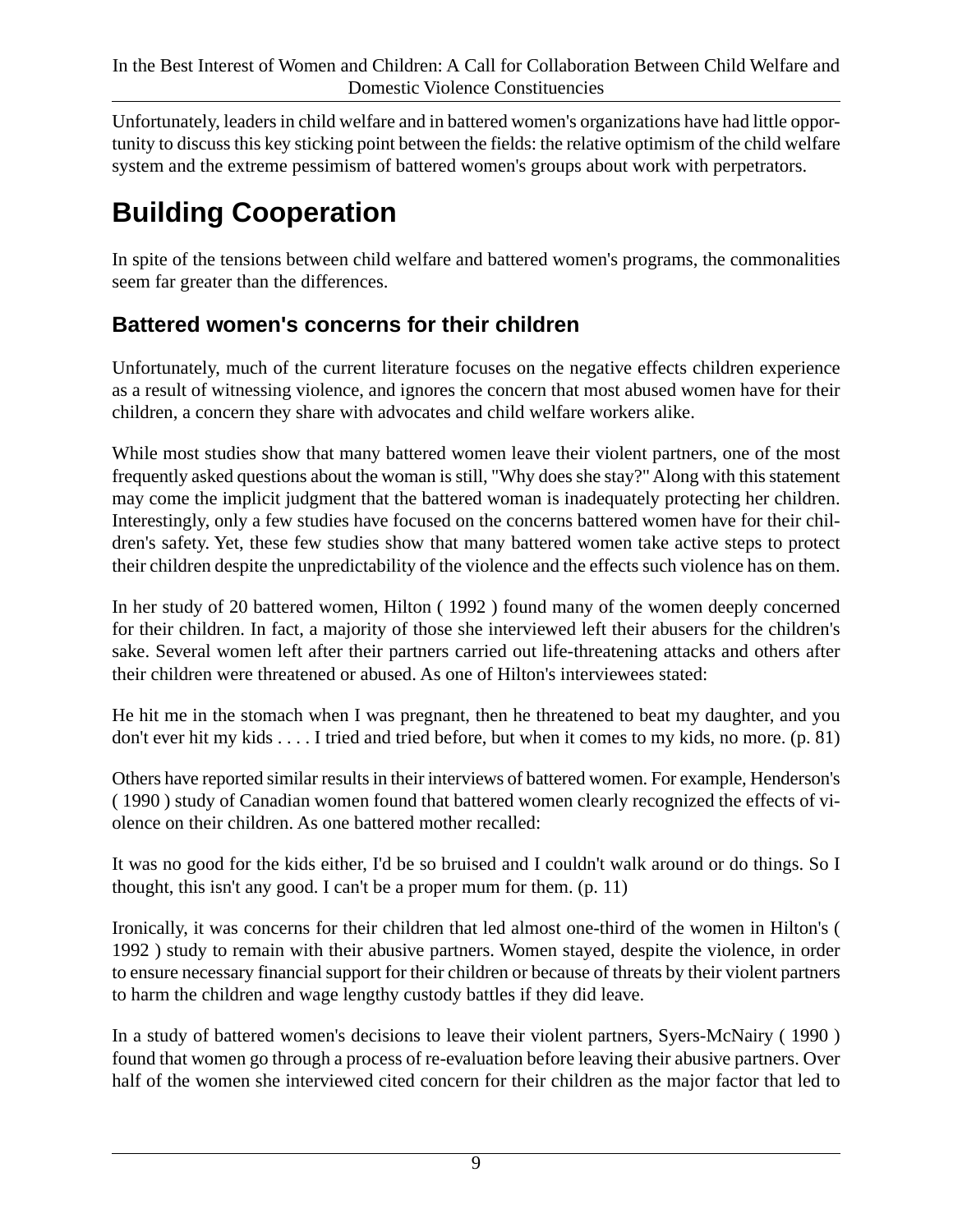re-evaluating their relationships. One severely beaten mother recalled the moment she re-evaluated the situation:

It finally started to dawn on me that I was not the only person involved in it was when I left on the ambulance. They were so scared. And I thought, they don't really have a dad...And now they're not going to have a mom? I'm going to die on my kids? This is not fair. I mean it's bad enough everybody has to die anyway, but I'm going to choose to do it this way? And I said that was it. I refused to go back there. ( [Syers-McNairy, 1990, p. 118](#page-13-10) )

Battered women clearly face great economic, social and safety hurdles when attempting to leave a violent partner. The decision to leave or stay often hinges on the mother's assessment of what will be in the best interests of her children. A sympathetic understanding of her reasoning and the many forces that shape her decision is of critical importance to insuring safety for her and her children.

#### <span id="page-9-0"></span>**Supporting the mother-child unit**

Family preservation, child welfare, and battered women's programs also find common ground when they agree that preserving the mother-child unit in the aftermath of violence is, in most cases, a desired outcome.

Many battered women and their children face major hurdles as they attempt to create a life that is violence free. As Peled ( [1993](#page-13-4) ) has pointed out, these changes often include a move to a shelter, a relatives' home, or even to a new city. A move is often accompanied by multiple other adjustments in a child's life including a disruption in friendship networks, a separation (temporary or permanent) from the child's father, loss of pets or belongings, and entrance into a new school. At the same time children confront these challenges, mothers are often facing their own burdens, adding further to the child's stress.

These changes may create additional physical and emotional problems. Studies have shown that the number and frequency of major life changes usually have a direct effect on a person's emotional and physical health. Moreover, the greater the number and the more frequent the changes, the greater is the likelihood of emotional and physical illness ( [Dohrenwend & Dohrenwend, 1974](#page-11-11) ; [Rabkin & Struening, 1976](#page-13-11) ; [Vinokur & Selzer, 1975](#page-13-12) ). Research studies also show that people with greater social supports adjust better to life changes than do those experiencing the same events but with few such supports (Antonovsky, 1974; [Bell et al., 1982](#page-11-12); [Caplan, 1974](#page-11-13); [Habif & Lahey,](#page-11-14) [1980](#page-11-14) ; [Roskin & Edleson, 1983](#page-13-13) ).

A number of domestic violence studies bear out these earlier findings. For example, a recent study by Sullivan and her colleagues in Michigan ( [Tan et al., in press](#page-13-14) ) found a strong relationship between the mother's social support and her psychological well-being. Similarly, Mitchell and Hodson ( [1983](#page-12-13) ) found that battered women with more social support experienced less severe mental health problems in the aftermath of violence.

Tan et al. ( [in press](#page-13-14) ) also found that battered women who received advocacy services expanded their social support networks to a greater degree than did battered women who did not receive ad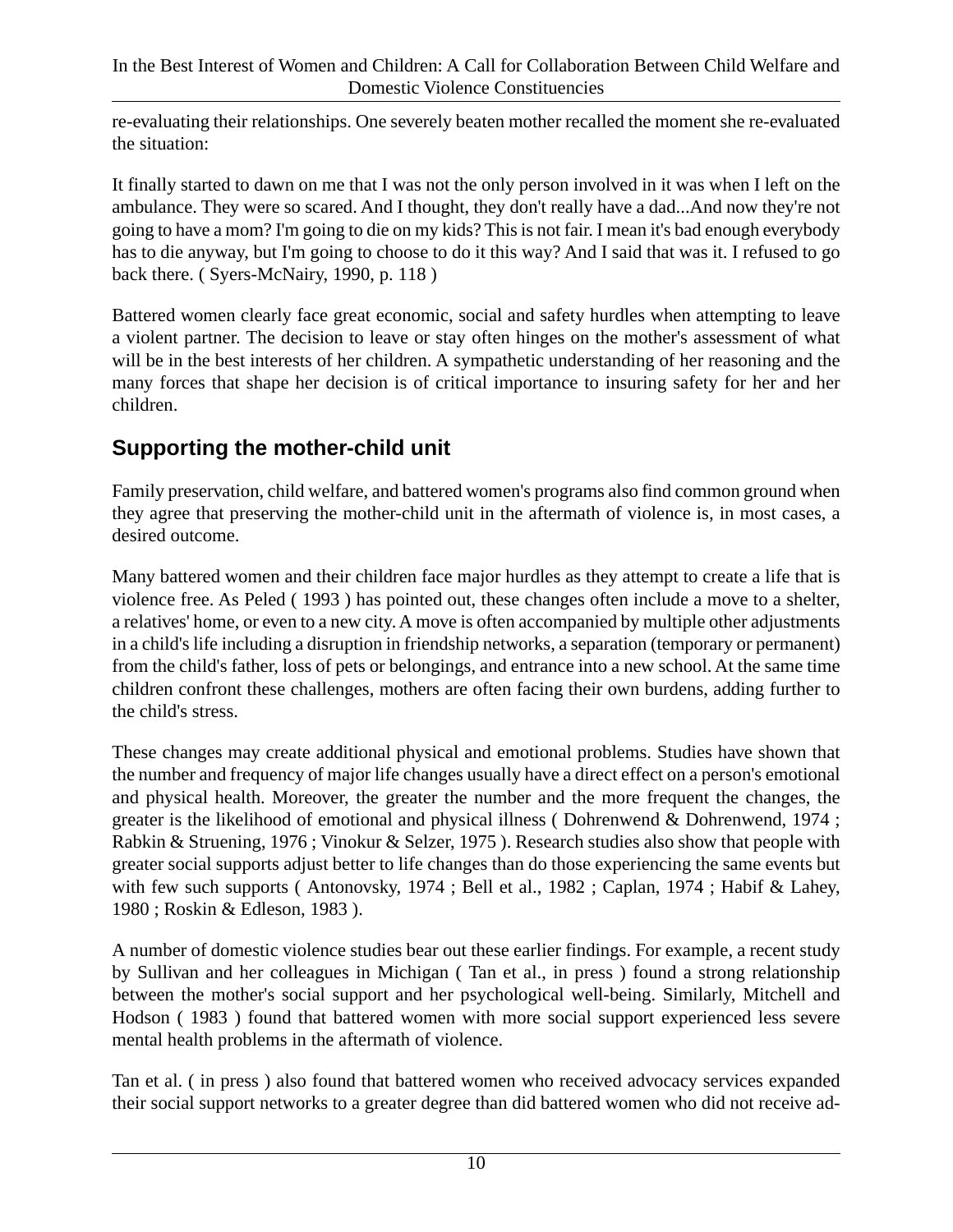vocacy services. In the same vein, Syers-McNairy's ( [1990](#page-13-10) ) study of battered women who had left their abusers found that multiple forms of social support - including financial, social service, legal help, informal social networks, and the woman's own personal skills - played major roles in facilitating women's successful adaptation after leaving a violent partner.

Maintaining social support for the battered woman and her children through such major life changes is, therefore, critical. The need for supporting the remaining family unit - mother and children - in the aftermath of violence is consistent with current thinking in the area of family preservation. For example, Wells and Whittington ( [1993](#page-14-4) ) have argued that "stability lies at the heart of the meaning of family preservation" (p. 80).

# <span id="page-10-0"></span>**Conclusion**

The kind of social support that might prove most useful to women and their children is hinted at in the story we reconstruct below:

When I was eight, I hated my mom. She made us leave our house my friends, my school and move to a dumb apartment. I couldn't see my dad for a few months either. My mom kept saying, "I want you and your brother to be safe. It's my responsibility to keep us safe. Your dad has a problem. I need to be safe." Boy, was I mad at her. I hated her for months.

I'm a lot older now. I think my mom did the right thing when she left. My dad was pretty scary for awhile. Not many people understand my mom, and it hurts her. Sometimes she seems real lonely. But I think I understand. Last month in school I wrote a paper about my mom. I called her a brave lady. I wish other people would.

Louise, age 12

The time is right to link and expand the constituency of advocates for women and children. Despite their differences, battered women's advocates and those concerned with child welfare have much in common. We share a common and growing client population. Each field has a pressing need for increased public attention, resources, and for policy reform. As allies, rather than competitors, the fields have an enormous potential to mobilize constituencies for each other. Finally, as more and more communities call for coordinated interventions to stop family violence, agencies will be required to work together. A conceptual and practical linking of the needs of women and children would make these collaborations far more fruitful and change the way that we think about families.

### <span id="page-10-3"></span><span id="page-10-2"></span><span id="page-10-1"></span>**References**

- American Humane Association. (1988). Highlights of official child abuse and neglect reporting, 1987. Denver, CO.
- Antonovsky, A. (1974). Conceptual and methodological problems in the study of resistance resources and stressful life events. In B.S. Dohrenwend & B.P. Dohrenwend (Eds.). Stressful life events: Their nature and effects (pp. 245-258). New York, NY: Wiley.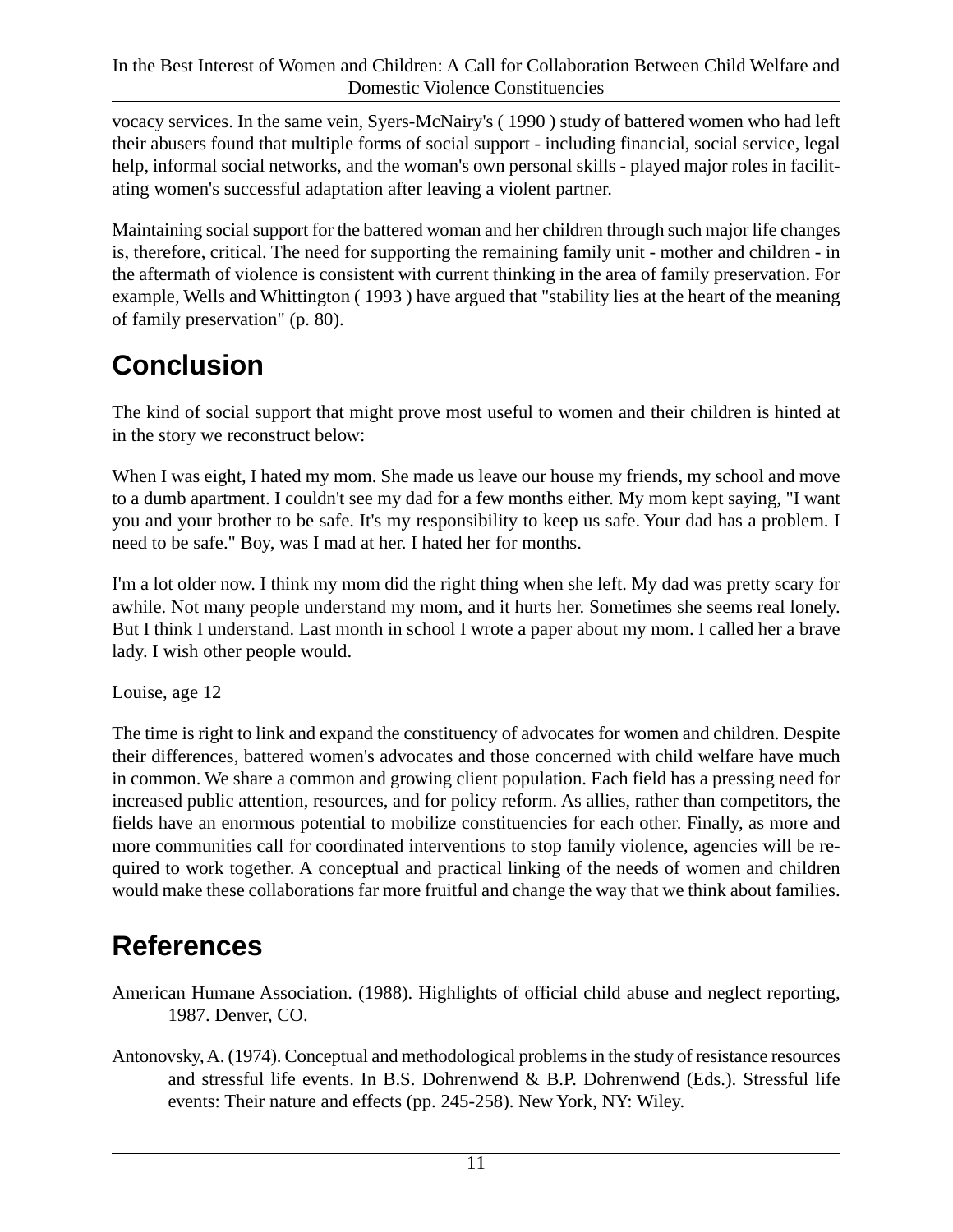- <span id="page-11-12"></span>Bell, R.A., LeRoy, J.B. & Stephenson, J.J. (1982). Evaluating the mediating effects of social support upon life events and depressive symptoms. Journal of Community Psychology, 10, 325- 340.
- <span id="page-11-13"></span>Caplan, G. (1974). Support systems and community mental health. New York, NY: Behavioral Publications.
- <span id="page-11-4"></span><span id="page-11-1"></span>Cappell, C., & Heiner, R. B. (1990). The intergenerational transmission of family aggression. Journal of Family Violence, 5, 135-152.
- <span id="page-11-2"></span>Carlson, B. E. (1984). Children's observations of interparental violence. In A. R. Roberts (Ed.), Battered women and their families, (pp. 147-167), New York: Springer.
- <span id="page-11-11"></span>Christopherpoulos, C., Cohn, A. D., Shaw, D. S., Joyce, S., Sullivan-Hanson, J., Kraft, S. P., & Emery, R. E. (1987). Children of abused women: I. Adjustment at time of shelter residence. Journal of Marriage and the Family, 49, 611-619.
- <span id="page-11-7"></span>Dohrenwend, B.S. & Dohrenwend, B.P. (Eds.). (1974). Stressful life events: Their nature and effects (pp. 245-258). New York, NY: Wiley.
- <span id="page-11-8"></span>Edleson, J.L. & Syers, M. (1990). The relative effectiveness of group treatments for men who batter. Social Work Research and Abstracts, 26, 10-17.
- <span id="page-11-5"></span>Edleson, J.L. & Syers, M. (1991). The effects of group treatment for men who batter: An 18-month follow-up study. Research on Social Work Practice, 1, 227-243.
- <span id="page-11-6"></span>Edleson, J.L. & Tolman, R.M. (1992). Intervention for men who batter. Newbury Park, CA: Sage.
- <span id="page-11-9"></span>Eisikovits, Z.C. & Edleson, J.L. (1989). Intervening with men who batter: A critical review of the literature. Social Service Review, 63, 384-414.
- <span id="page-11-3"></span>Feazell, C.S., Mayers, R.S. & Deschner, J. (1984). Services for men who batter: Implications for programs and policies. Family Relations, 33, 217-223.
- <span id="page-11-10"></span><span id="page-11-0"></span>Forsstrom-Cohn, B., & Rosenbaum, A. (1985). The effects of parental marital violence on young adults: An exploratory investigation. Journal of Marriage and the Family, 47, 467-472.
- <span id="page-11-14"></span>Gondolf, E.W. (1988). The effect of batterer counseling on shelter outcome. Journal of Interpersonal Violence, 3, 275-289.
- Gordon, L. (1988). Heroes of their own lives The politics and history of family violence Boston 1880-1960. New York: Viking Penguin.
- Habif, V.L. & Lahey, B.B. (1980). assessment of the life stress-depression relationship: The use of social support as a moderator variable. Journal of Behavioral Assessment, 2, 167-173.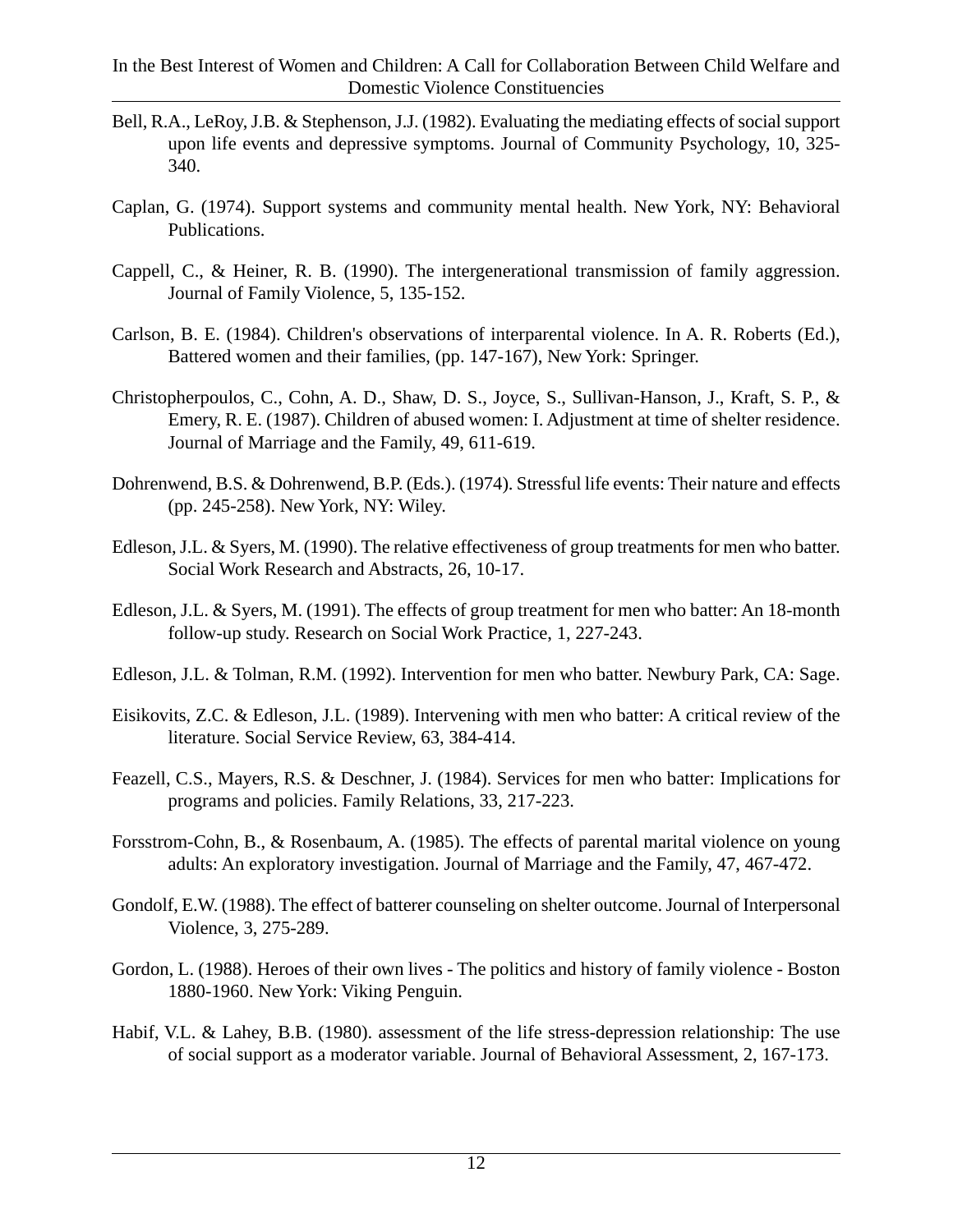- <span id="page-12-10"></span>Harrell, A. (1991). Evaluation of court-ordered treatment for domestic violence offenders. Washington, DC: Urban Institute.
- <span id="page-12-0"></span>Helfer, R.E. & Kempe, C.H. (Eds.). (1968). The battered child. Chicago, IL: University of Chicago Press.
- <span id="page-12-12"></span>Henderson, A. (1990). Children of abused wives: Their influence on their mothers' decisions. Canada's Mental Health, 38, 10-13.
- <span id="page-12-1"></span>Herskowitz, J., & Seck, M. (1990, January). Substance abuse and family violence, part 2: Identification of drug and alcohol usage in child abuse cases in Massachusetts. Boston: Massachusetts Department of Social Services.
- <span id="page-12-11"></span><span id="page-12-5"></span>Hilton, N. Z. (1992). Battered women's concerns about their children witnessing wife assault. Journal of Interpersonal Violence, 7, 77-86.
- <span id="page-12-3"></span>Hinchey, F. S., & Gavelek, J. R. (1982). Empathic responding in children of battered women. Child Abuse and Neglect, 6, 395-401.
- <span id="page-12-4"></span>Holden, G. W., & Ritchie, K. L. (1991). Linking extreme marital discord, child rearing, and child behavior problems: Evidence from battered women. Child Development, 62, 311-327.
- <span id="page-12-2"></span>Hughes, H. M. (1988). Psychological and behavioral correlates of family violence in child witness and victims. American Journal of Orthopsychiatry, 58, 77-90.
- <span id="page-12-8"></span>Jaffe, P., Wolfe, D., Wilson, S., & Zak, L. (1986). Similarities in behavioral and social maladjustment among child victims and witnesses to family violence. American Journal of Orthopsychiatry, 56, 142-146.
- <span id="page-12-9"></span>Minnesota Department of Corrections (1987). Summary data presentation on information obtained from law enforcement agencies 1984-1985. St. Paul, MN: Minnesota Department of Corrections Program for Battered Women.
- <span id="page-12-13"></span>Minnesota Department of Human Services (1993). Preserving families '92. St. Paul, MN: Minnesota Department of Human Services Preservation Services Section.
- <span id="page-12-7"></span>Mitchell, R. & Hodson, C.A. (1983). Coping with domestic violence: Social support and psychological health among battered women. American Journal of Community Psychology, 11, 629- 654.
- <span id="page-12-6"></span>Okun, L. (1988). Termination or resumption of cohabitation in woman battering relationships: A statistical study. In G. Hotaling, D. Finkelhor, J.T. Kirkpatrick, & M.A. Straus (Eds.). Coping with family violence: Research and policy perspectives. Beverly Hills, CA: Sage Publications.

Oregon Department of Human Resources. (1995). Keeping kids alive Salem, OR: Author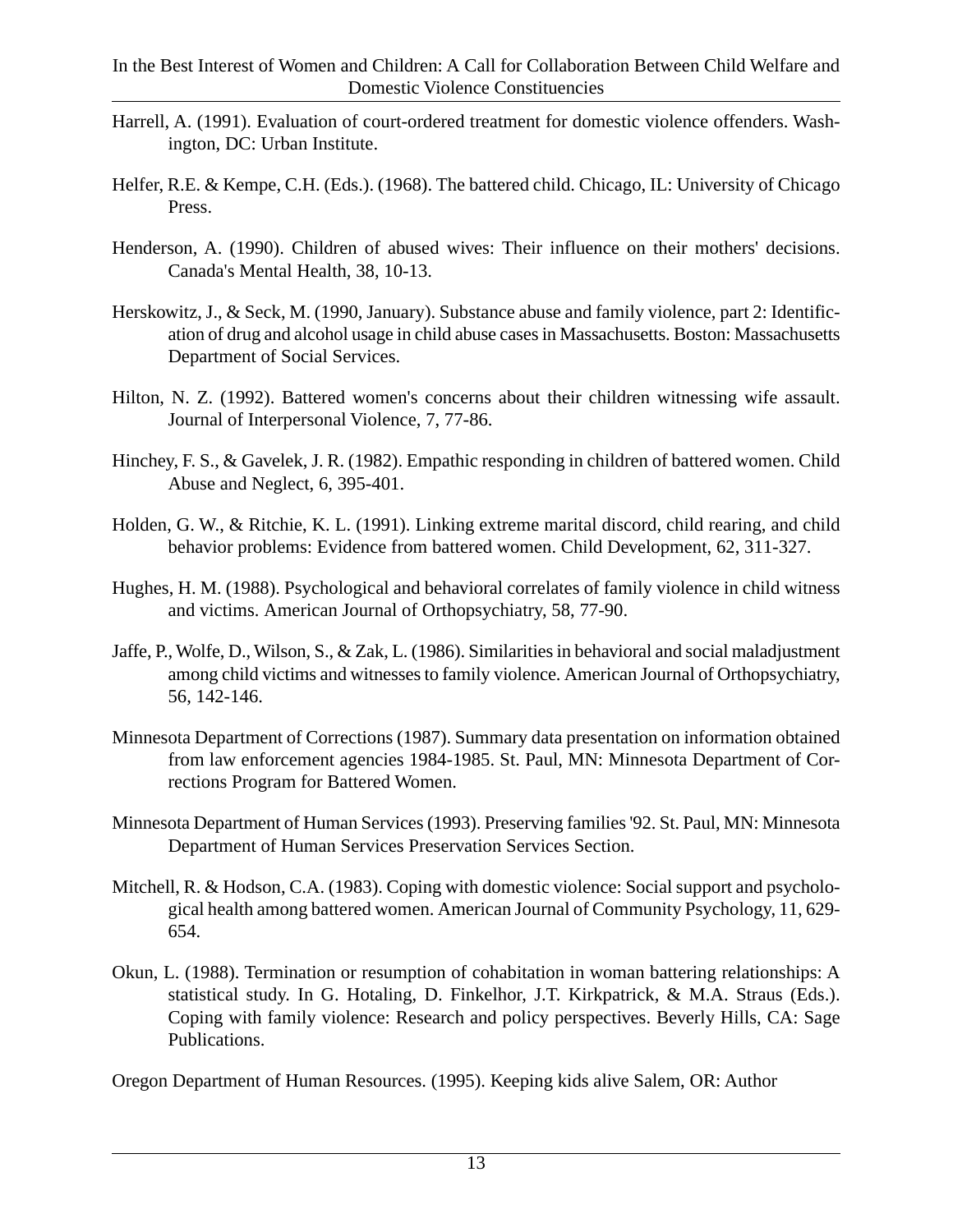- <span id="page-13-9"></span>Paymar, M. (1993). Violent no more: Helping men end domestic abuse. Alameda, CA: Hunter House.
- <span id="page-13-5"></span>Pecora, P.J., Whittaker, J.K., Maluccio, A.N., Barth, R.P. and Plotnick, R.D. (1992). The child welfare challenge: Policy, practice, and research. New York, NY: Aldine De Gruyter.
- <span id="page-13-4"></span>Peled, E. (1993). The experience of living with violence for preadolescent witnesses of woman abuse. Unpublished doctoral dissertation. Minneapolis, MN: University of Minnesota.
- <span id="page-13-11"></span><span id="page-13-3"></span>Rabkin, J.G. & Struening, E.L. (1976). Life events, stress, and illness. Science (December 3), 1013- 1020.
- <span id="page-13-13"></span>Rosenbaum, A., & O'Leary, D. K. (1981). Children: The unintended victims of marital violence. American Journal of Orthopsychiatry, 51, 692-699.
- <span id="page-13-0"></span>Roskin, M. & Edleson, J.L. (1983). The emotional health of English-speaking immigrants to Israel. Journal of Jewish Communal Service, 60, 155-161.
- <span id="page-13-7"></span>Schechter, S. (1982). Women and male violence: The visions and struggles of the battered women's movement. Boston: South End.
- <span id="page-13-1"></span>Schechter, S., with Gary, L. T. (1991). Health care services for battered women and their abused children: A manual about AWAKE. Boston: Children's Hospital.
- <span id="page-13-2"></span>Straus, M.A. & Gelles, R.J. (Eds.) (1990). Physical violence in American families. New Brunswick, NJ: Transaction Publishers.
- <span id="page-13-6"></span>Straus, M.A. (1991). Children as witness to marital violence: A risk factor for life long problems among a nationally representative sample of American men and women. Paper presented at the Ross Roundtable on "Children and Violence," Washington, D.C., September 1991.
- <span id="page-13-10"></span>Strube, M.J. & Barbour, L.S. (1984). Factors related to the decision to leave an abusive relationship. Journal of Marriage and the Family, 46, 837-844.
- <span id="page-13-14"></span>Syers-McNairy, M. (1990). Women who leave violent relationships: Getting on with life. Unpublished doctoral dissertation. University of Minnesota, Minneapolis.
- <span id="page-13-8"></span>Tan, C., Basta, J., Sullivan, C.M. & Davidson, W.S. (in press). The role of social support in the lives of women exiting domestic violence shelters: An empirical study. Journal of Interpersonal Violence.
- <span id="page-13-12"></span>Tolman, R.M. & Bennett, L.W. (1990). A review of quantitative research on men who batter. Journal of Interpersonal Violence, 5, 87-118.
- Vinokur, A. & Selzer, M.C. (1975). Desirable versus undesirable life events: Their relationship to stress and mental illness. Journal of Personality and Social Psychology, 32, 329-337.